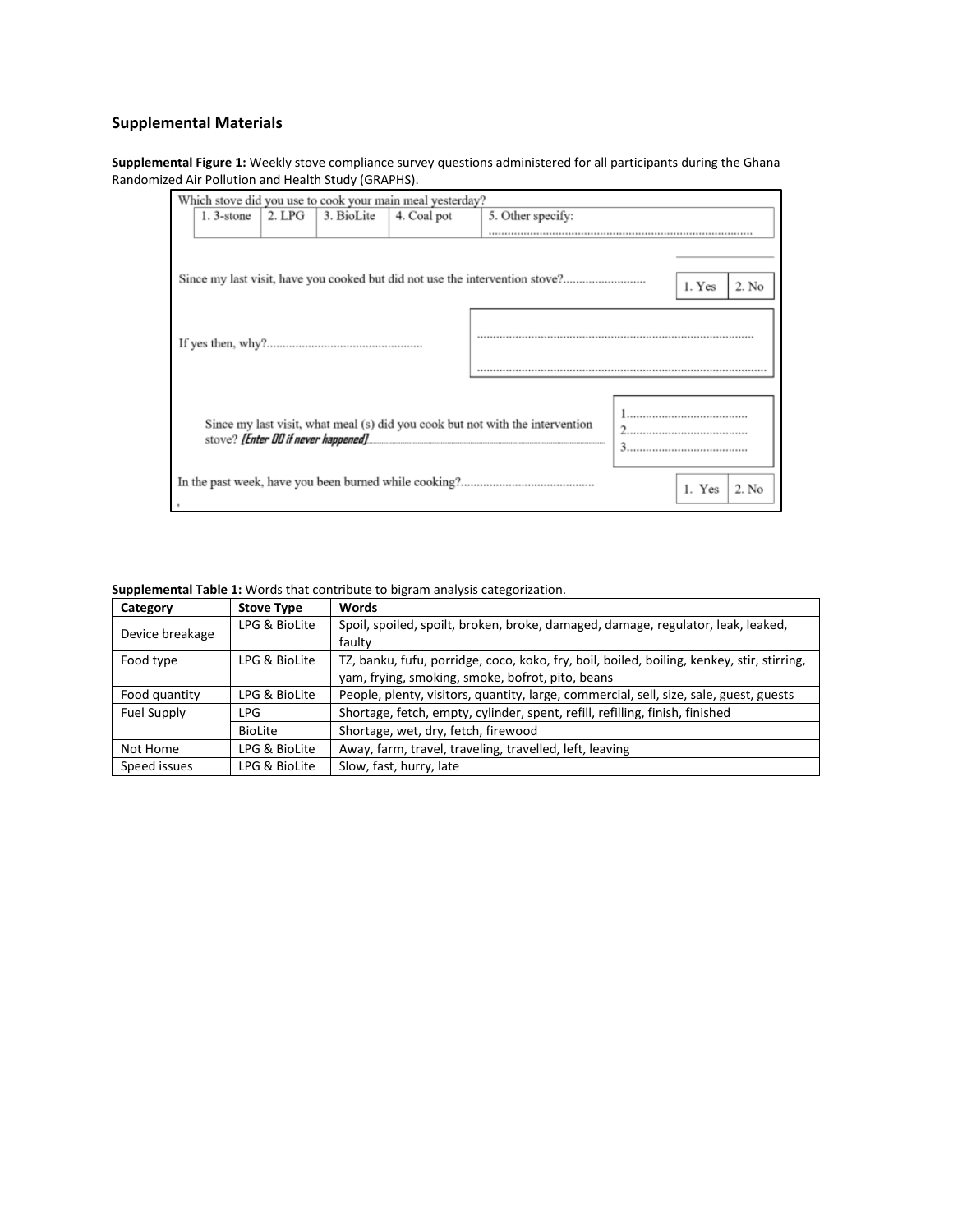**Supplemental Figure 2:** Spearman correlation plot for GRAPHS Cohort for variables thought to be associated with clean cookstove and improved cookstove sustained use (N = 1412). *Abbreviations: BiomassBuffer = proportion of tree canopy in a 1 km buffer; HHSize = # of individuals living in the home; FemaleEdu = woman's education (years); MaleEdu = man's education (years); WoodCollect = self reported time collecting wood in a week.*

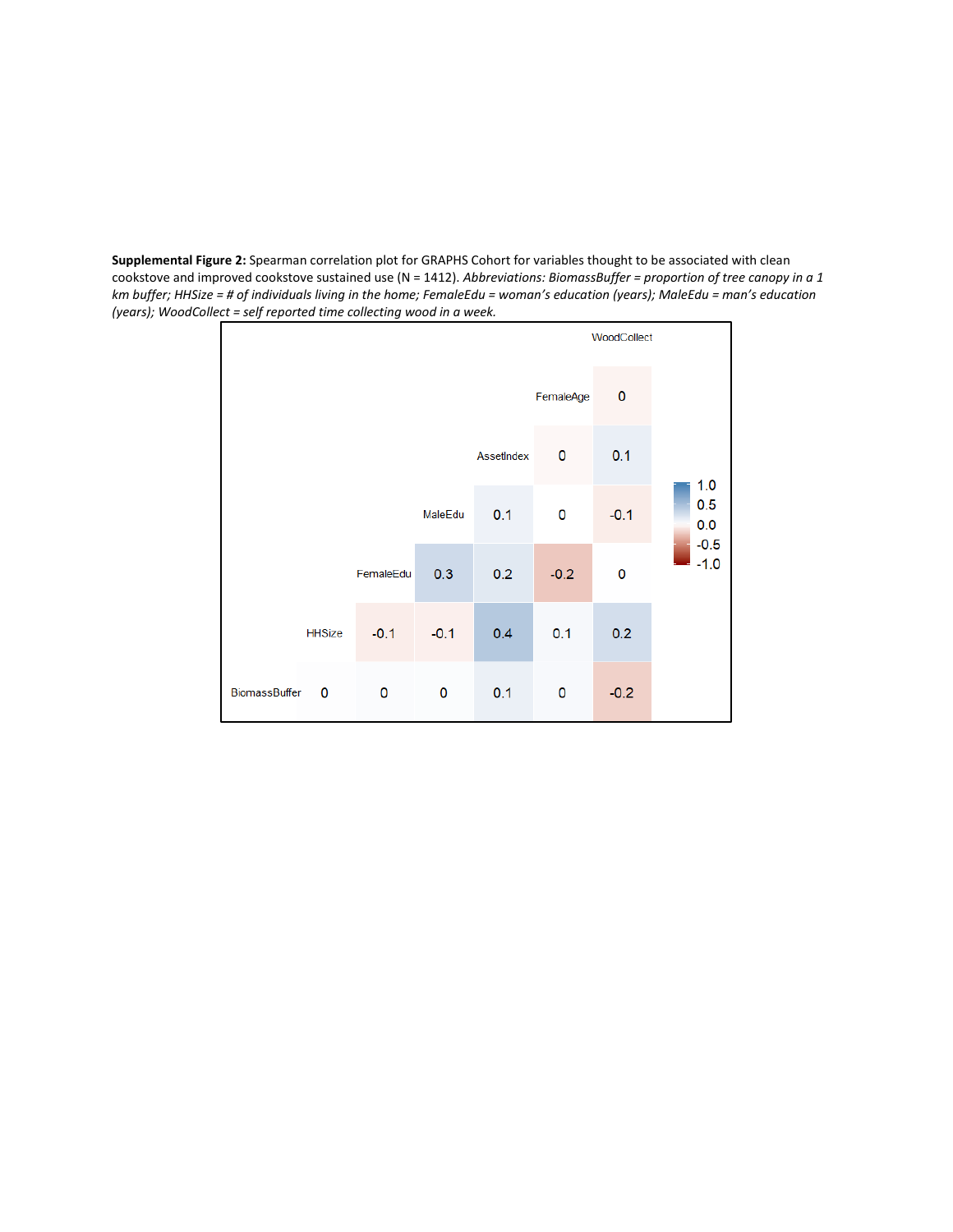

**Supplemental Figure 3:** Tree canopy in the study region in 2010 with administrative boundaries overlaid.

**Source:** Hansen/UMD/Google/USGS/NASA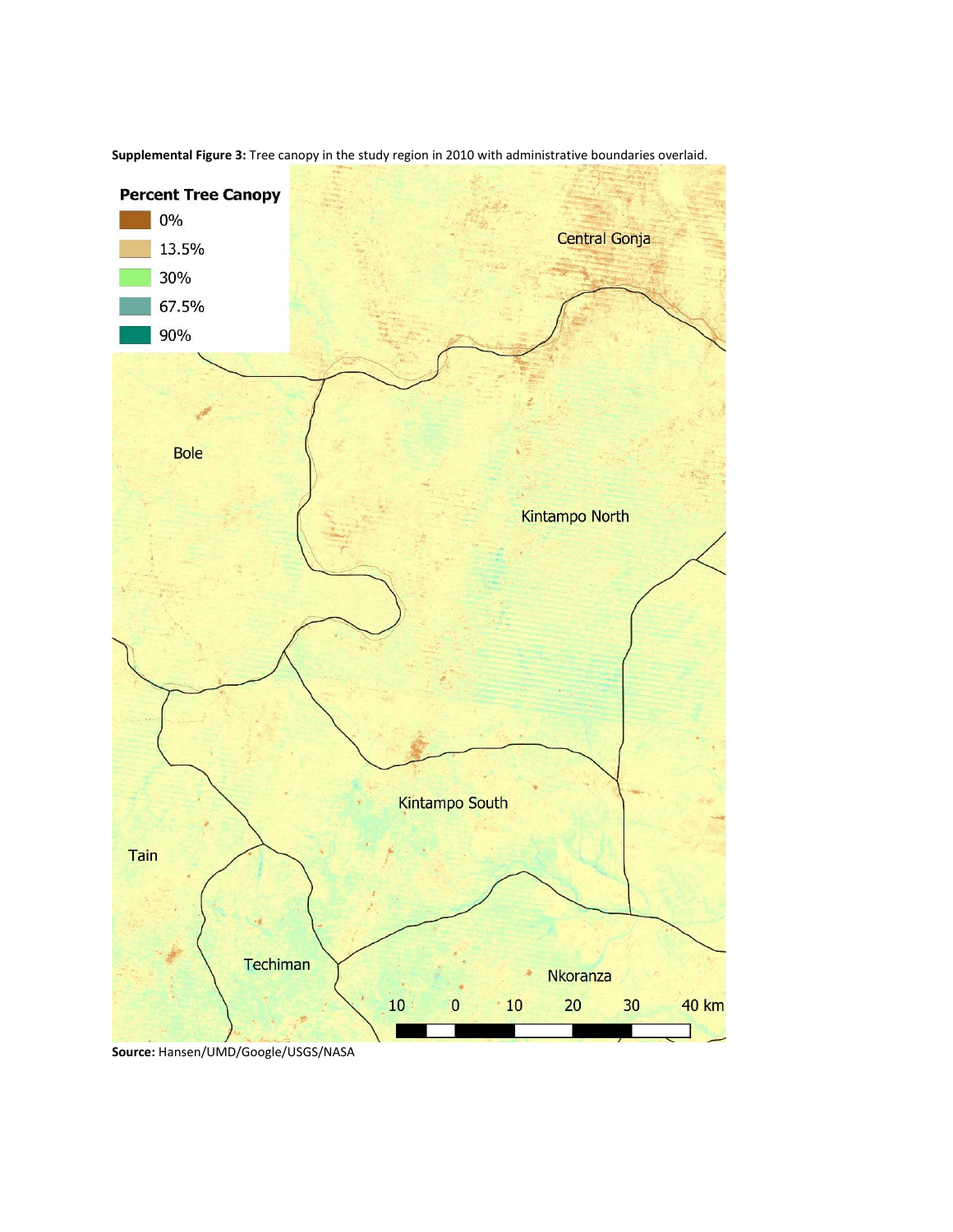**Supplemental Table 2:** Summary statistics on 3-kilometer buffer tree canopy in cohort.

| Group (n)            | Mean (std. dev.) | Median | <b>IQR</b> | Range      |  |  |
|----------------------|------------------|--------|------------|------------|--|--|
| GRAPHS Cohort (1412) | 20.58% (4.92)    | 19.58% | 18.2-22.8% | 10.8-31.4% |  |  |
| Biolite (526)        | 21.2% (5.55)     | 19.6%  | 18.9-23.9% | 11.5-31.4% |  |  |
| LPG (361)            | 19.4% (5.53)     | 19.2%  | 18.1-21.2% | 10.8-31.4% |  |  |
| 3 stone (525)        | 20.8% (3.46)     | 20.2%  | 18.2-22.7% | 16.1-29%   |  |  |

**Supplemental Table 3:** Proportion of self-reported intervention stove use by pregnancy status.

| Arm of Study (n) | <b>Pregnancy Status</b> | <b>Weeks of Intervention</b><br><b>Stove Use</b> | <b>Total</b><br>Weeks |       | <b>Proportion Used</b> |
|------------------|-------------------------|--------------------------------------------------|-----------------------|-------|------------------------|
| LPG(361)         | Pregnant                | 7258                                             | 7610                  | 95.4% | 86.6%                  |
|                  | Not Pregnant            | 14689                                            | 17735                 | 82.8% |                        |
|                  | Pregnant                | 8543                                             | 9855                  | 86.7% | 68.5%                  |
| BioLite (526)    | Not Pregnant            | 14759                                            | 24144                 | 61.1% |                        |

**Supplemental Figure 4:** Bigrams produced from BioLite participant open responses for reasons why they used a nonintervention stove during the past week. Identified in 5 or more responses. Arrows point from words that are more likely to be the first word in a bigram.

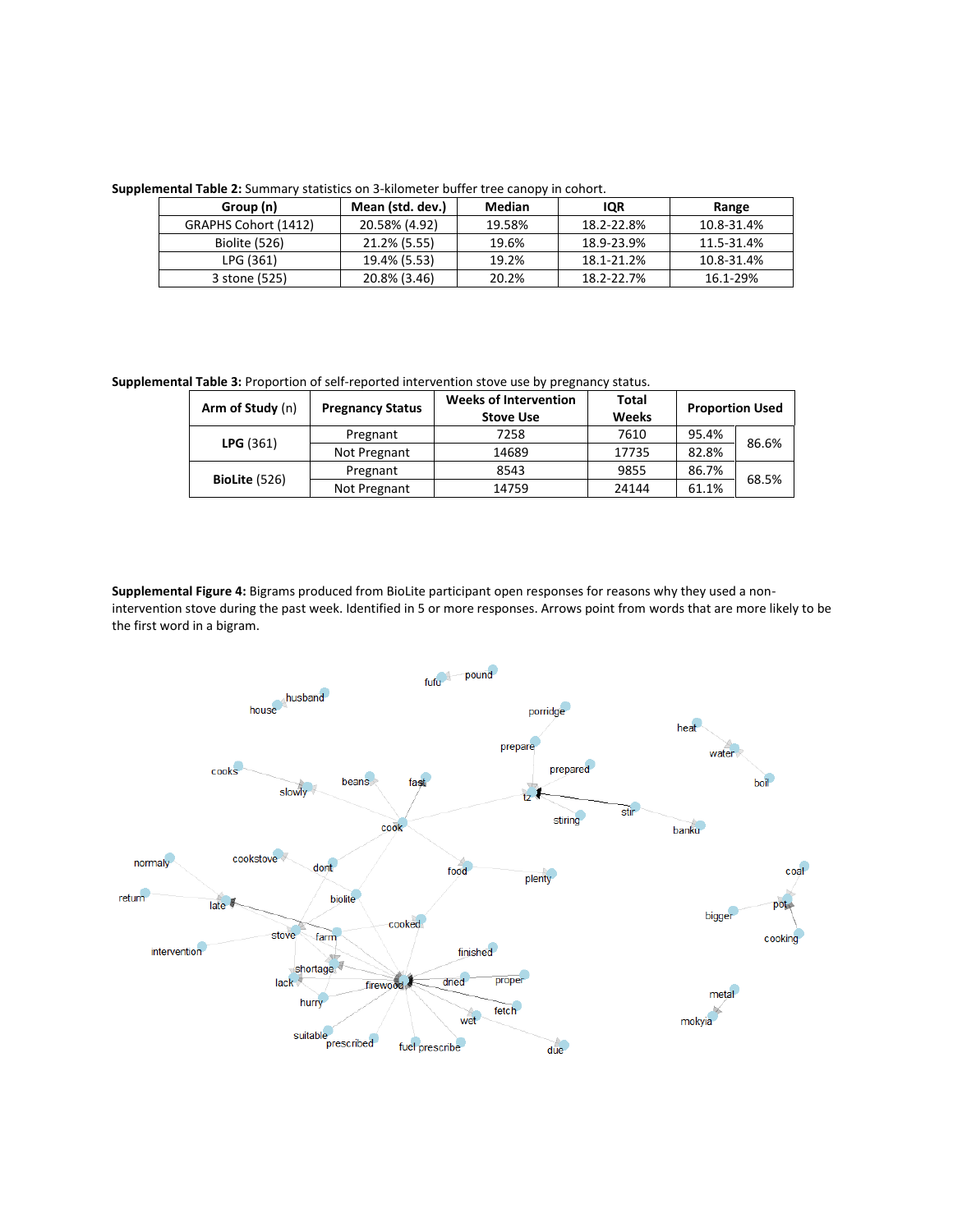**Supplemental Figure 5:** Bigrams produced from LPG participant open responses for reasons why they used a non-intervention stove during the past week. Identified in 5 or more responses. Arrows point from words that are more likely to be the first word in a bigram.



**Supplemental Table 4:** Correlations for weekly self-reported firewood collection time and proportion of tree canopy within a given distance of the participant's home (N = 1412)

| <b>Buffer Size</b> | Spearman's rho | p-value |
|--------------------|----------------|---------|
| 1 km               | $-0.170$       | < 0.001 |
| 2 km               | $-0.185$       | < 0.001 |
| 3 km               | $-0.191$       | < 0.001 |
| 4 km               | $-0.184$       | < 0.001 |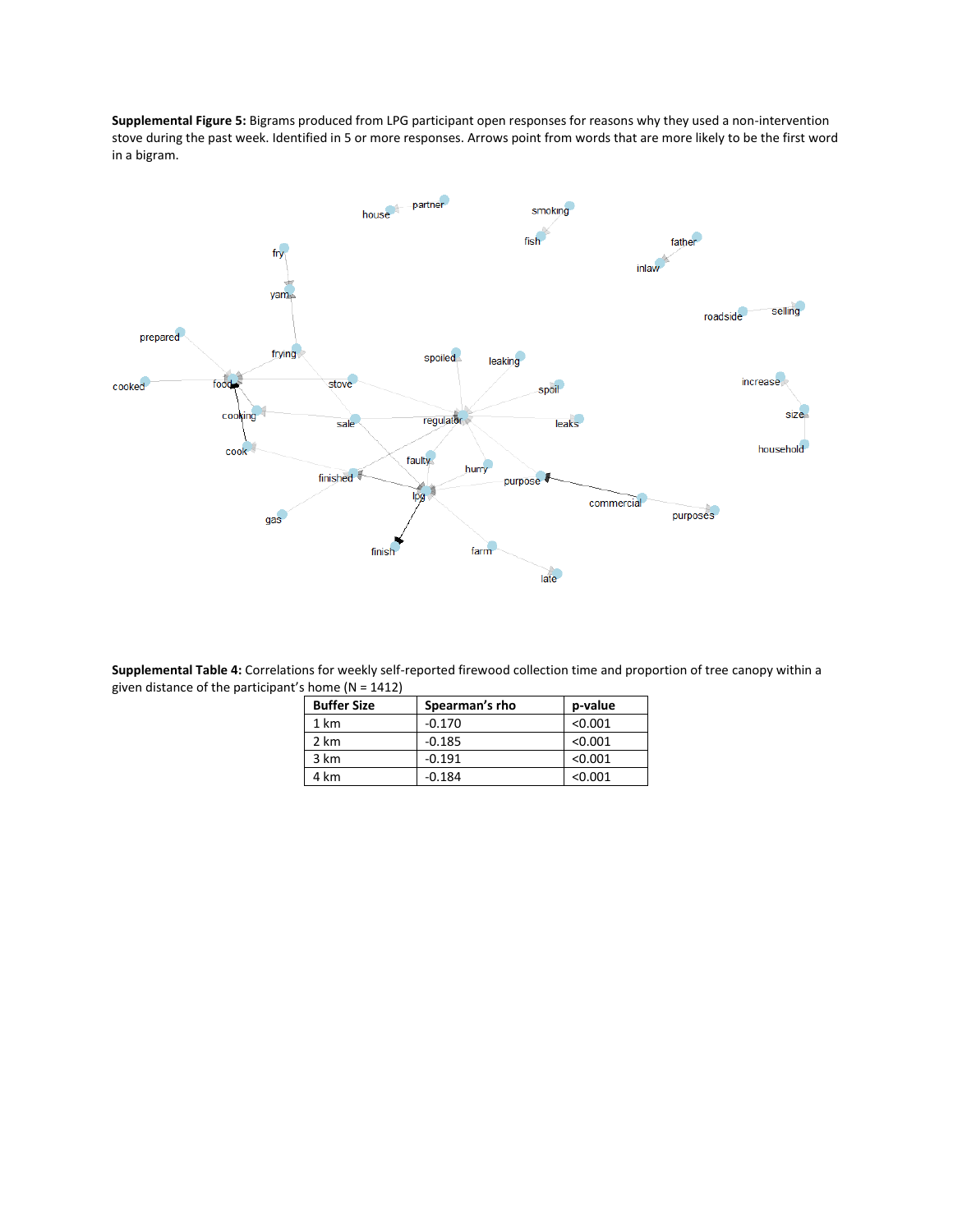

**Supplemental Figure 6:** Density plot of stove use monitor data (GRAPHS subcohort) from BioLite (n=117) and LPG (n=103) participants.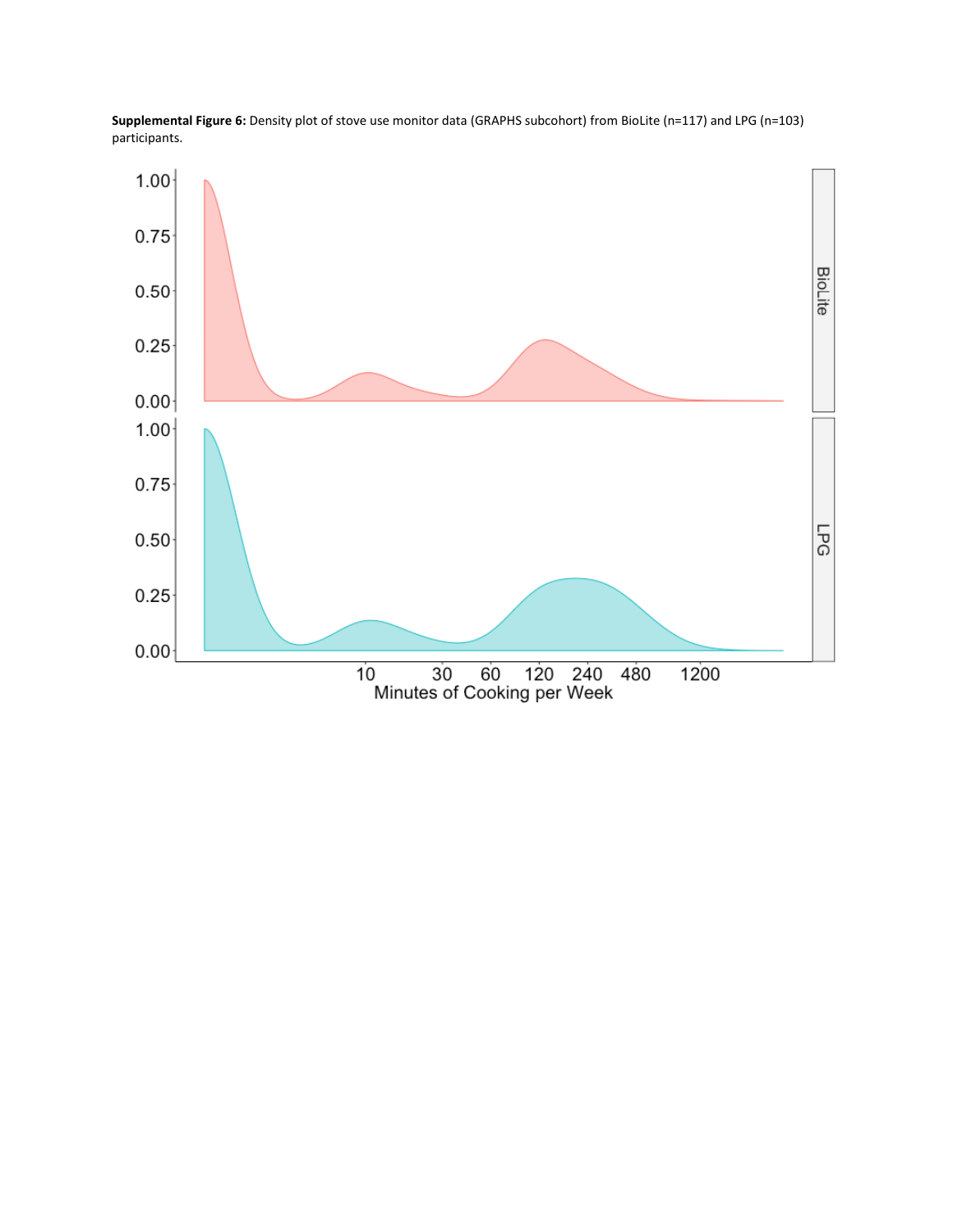

**Supplemental Figure 7:** Stove use monitoring data for BioLite (n = 117) and LPG (n = 103) participants. The x-axis represents the time to and from the GRAPHS end date. The dots are household weekly observations, and the smoothed line is a local regression curve.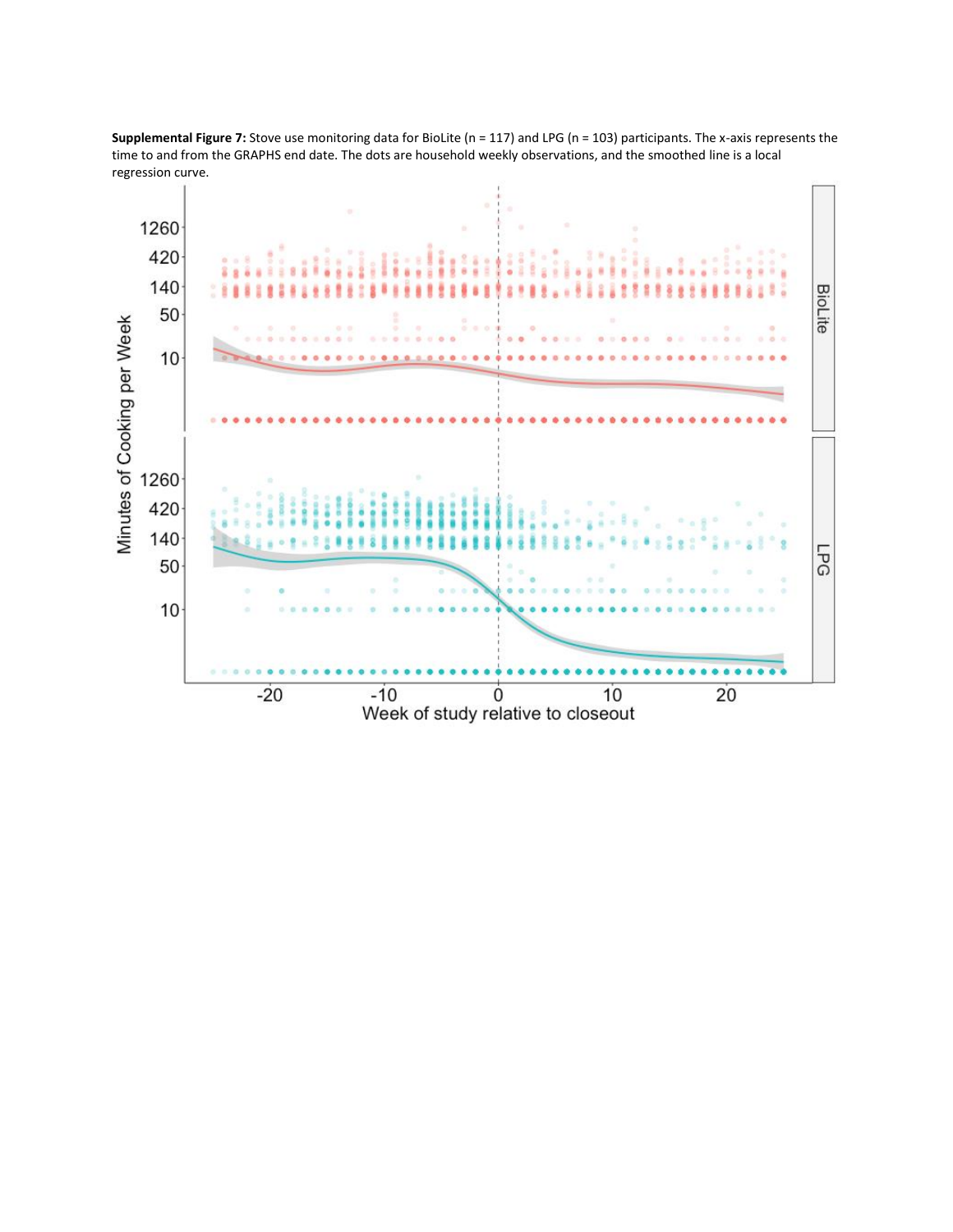**Supplemental Figures 8:** Univariable Cox proportional hazard regression coefficients for BioLite users: Hazard ratios with 95% confidence intervals. Outcome is stove use discontinuance (week after last measured use). Positive values indicate increased discontinuance by the end of the study period, negative indicate decreased discontinuance. n = 117.